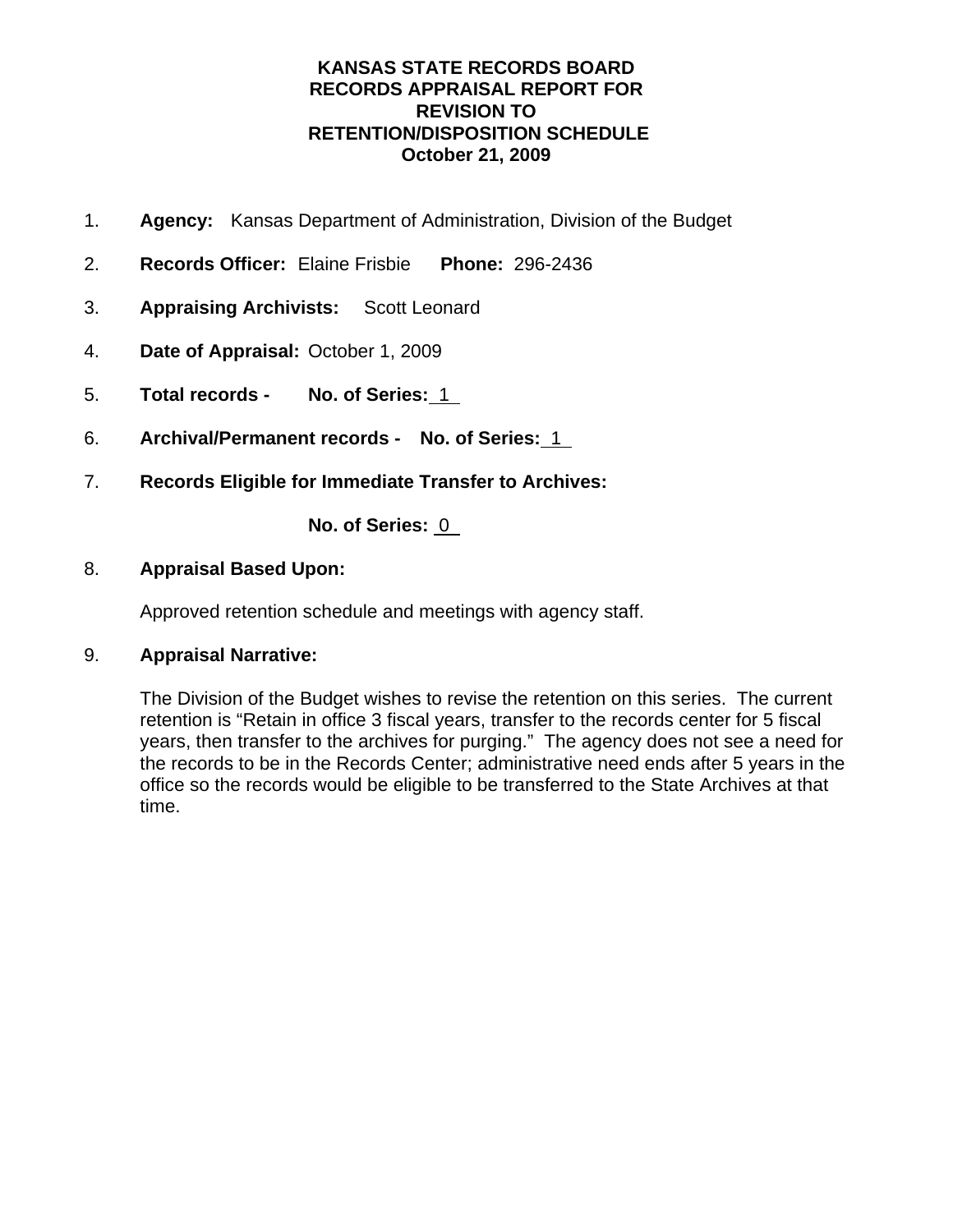**173-005 Department of Administration Division of the Budget**

**Agency Budgets - Analysts' Copy** (Series 0752-173) State agency budget documents used by budget analysts to analyze agencies' budgets. **Entry Status:** Ready for SRB **Retention Period:** 005 fisc yrs **Disposition:** Archives **Restrictions:** None **Comments:** Retain in office 5 fiscal years, then transfer to the archives for purging. **Record Copy:** Paper **Remarks:**  $10/1/09$  -- Revised retention based on input from agency staff.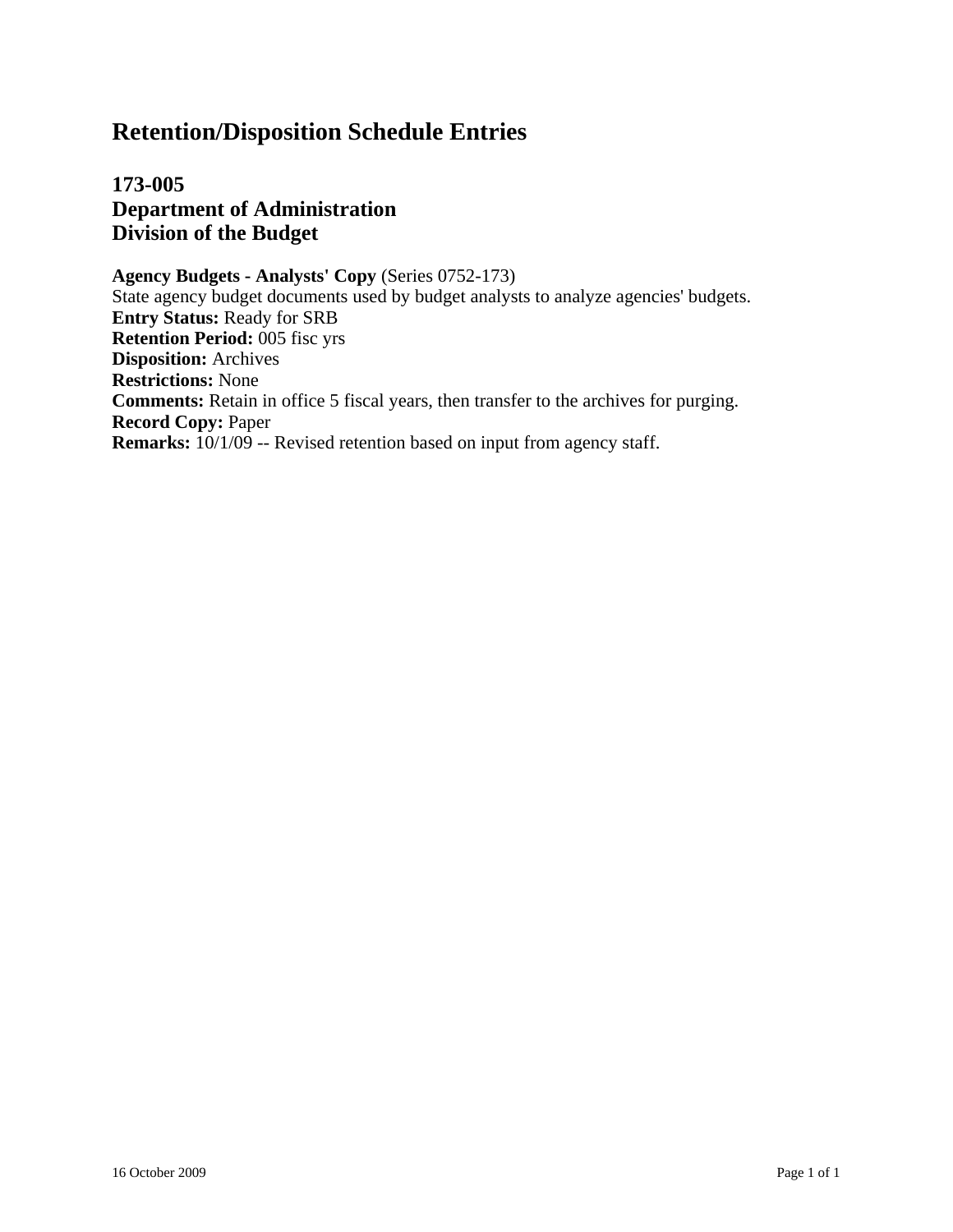- 1. **Agency:** Kansas Racing and Gaming Commission
- 2. **Records Officer:** Don Cawby **Phone:** 296-8612
- 3. **Appraising Archivists:** Scott Leonard, Matt Veatch, Pat Michaelis, Bob Knect, Matt Gorzalski
- 4. **Date of Appraisal:** October 12, 2009
- 5. **Total records No. of Series:** 2
- 6. **Archival/Permanent records No. of Series:** 0
- 7. **Records Eligible for Immediate Transfer to Archives:**

**No. of Series:** 0

## 8. **Appraisal Based Upon:**

Review by grant project staff and KSHS archivists.

## 9. **Appraisal Narrative:**

These series from the Racing and Gaming Commission were reappraised by staff as part of the NHPRC grant project, and found to no longer have archival value. Currently there are 50 cubic feet of this series in the State Archives, and KSHS wishes to deaccesion these. The current disposition of both series is "Retain 3 calendar years, then transfer 1 report for each race meet to the archives, destroy the remainder."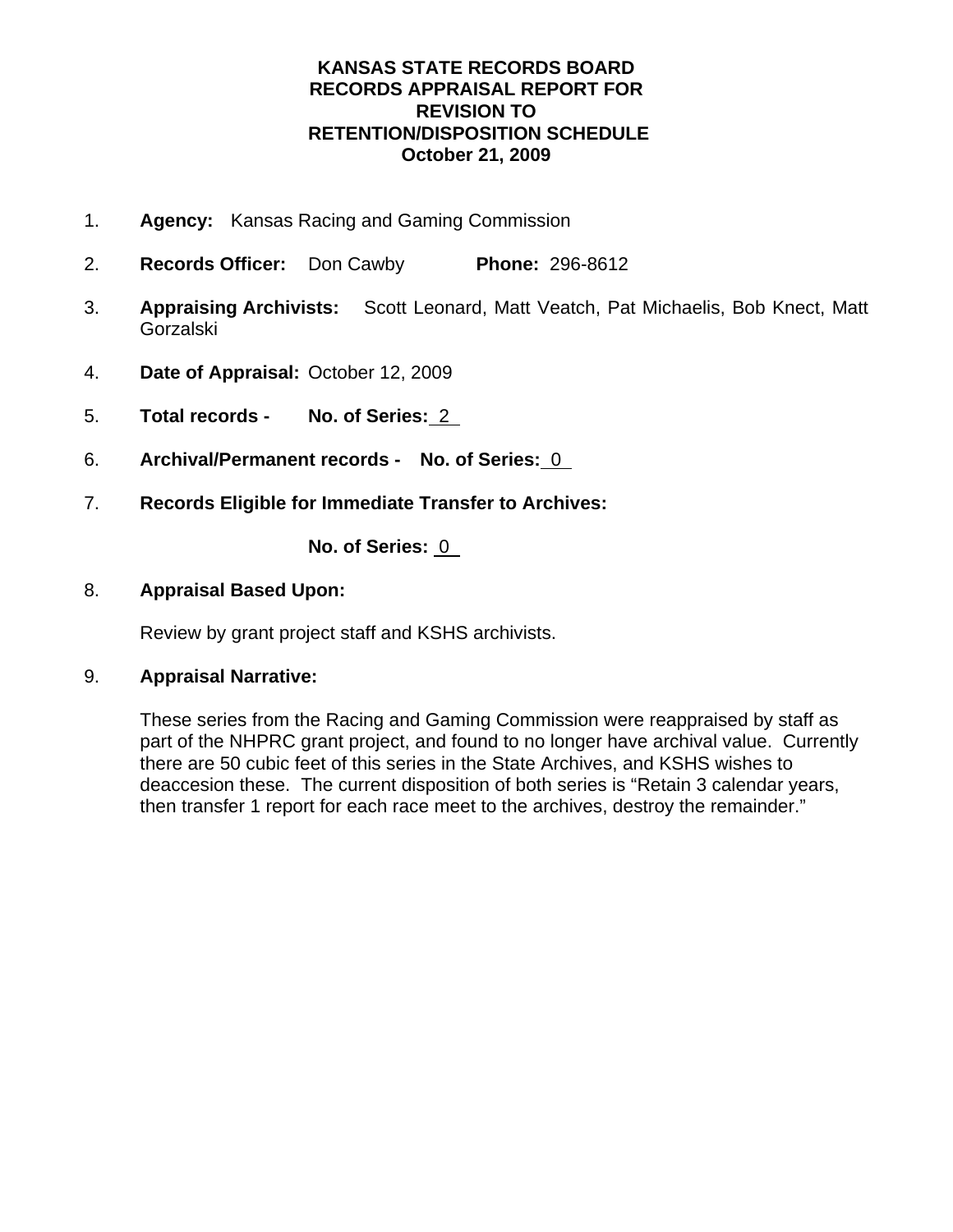## **553-001 Kansas Racing and Gaming Commission Administration**

#### **Judge's Reports** (Series 0001-553)

Documents relating to the commission's effort to monitor performances and conduct at each dog racing facility: judge's daily reports, official results charts, and racing programs. **Entry Status:** Ready for SRB **Retention Period:** 003 cldr yrs **Disposition:** Destroy **Restrictions:** None **Comments:** Retain 3 calendar years, then destroy. **Record Copy:** Unknown **Remarks:** 10/13/09: Reappraised as part of MPLP grant as no longer having archival value; retention changed to "Destroy."

#### **Steward's Reports** (Series 0006-553)

Documents relating to the commission's effort to verify and monitor performances and conduct at each horse racing facility: steward's daily reports, official results charts, and racing programs. **Entry Status:** Ready for SRB **Retention Period:** 003 cldr yrs **Disposition:** Destroy **Restrictions:** None **Comments:** Retain 3 calendar years, then destroy. **Record Copy:** Unknown **Remarks:** 10/13/09: Reappraised as part of the MPLP grant as no longer having archival value; retention changed to "Destroy."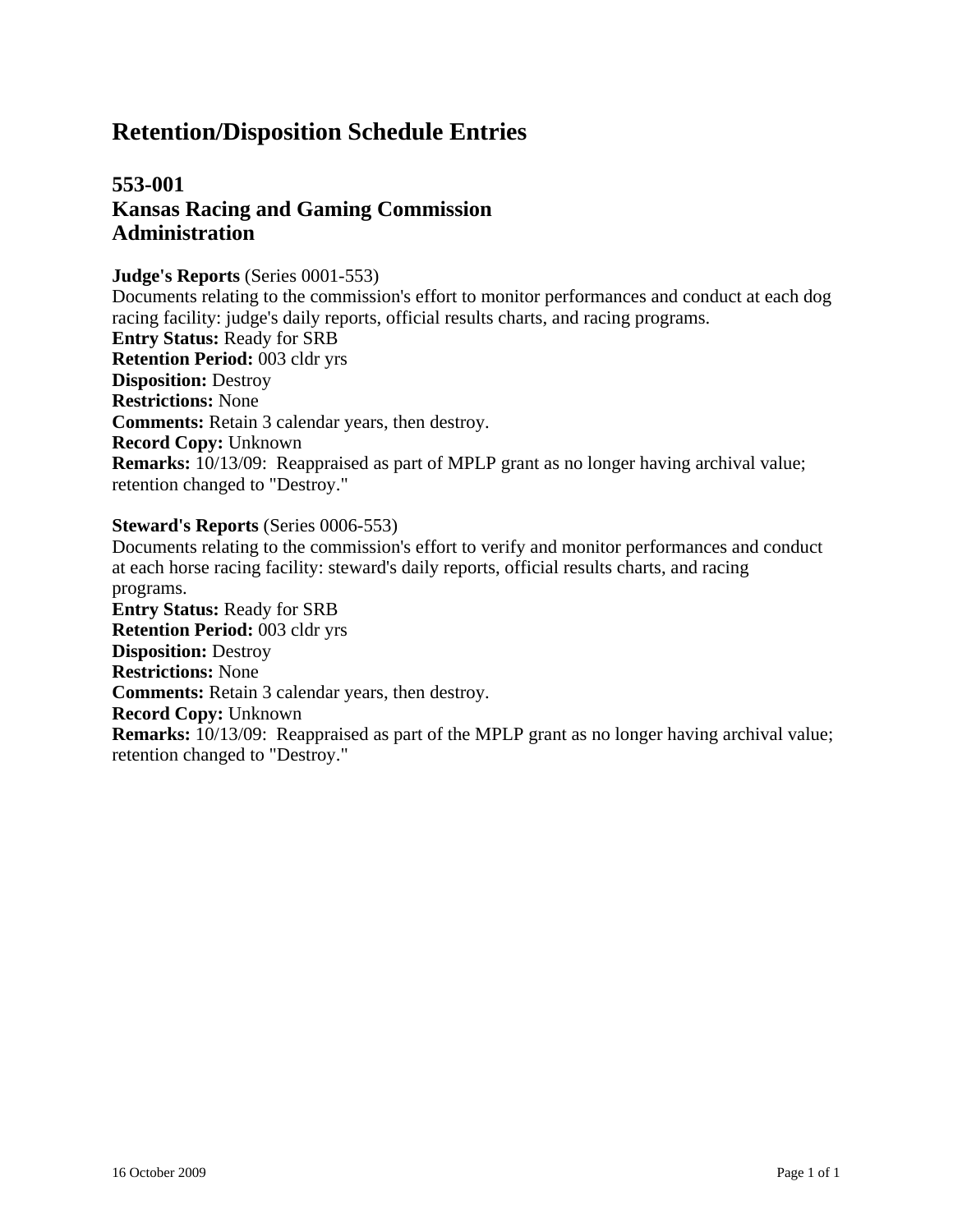- 1. **Agency:** Kansas Board of Technical Professions
- 2. **Records Officer:** Jean Boline **Phone:** 296-3286
- 3. **Appraising Archivists:** Scott Leonard, Matt Veatch, Pat Michaelis, Bob Knect, Marcella Wiget
- 4. **Date of Appraisal:** October 12, 2009
- 5. **Total records No. of Series:** 1
- 6. **Archival/Permanent records No. of Series:** 1
- 7. **Records Eligible for Immediate Transfer to Archives:**

**No. of Series:** 0

## 8. **Appraisal Based Upon:**

Review by grant project staff and KSHS archivists.

## 9. **Appraisal Narrative:**

This series from the Board of Technical Professions was reappraised by staff as part of the NHPRC grant project, and found to no longer have archival value. However, the staff of the Board wishes to retain these records permanently. Currently there are 6 cubic feet of this series in the State Archives and 6 cubic feet in the State Records Center; all records will be returned to the Board upon approval of the series.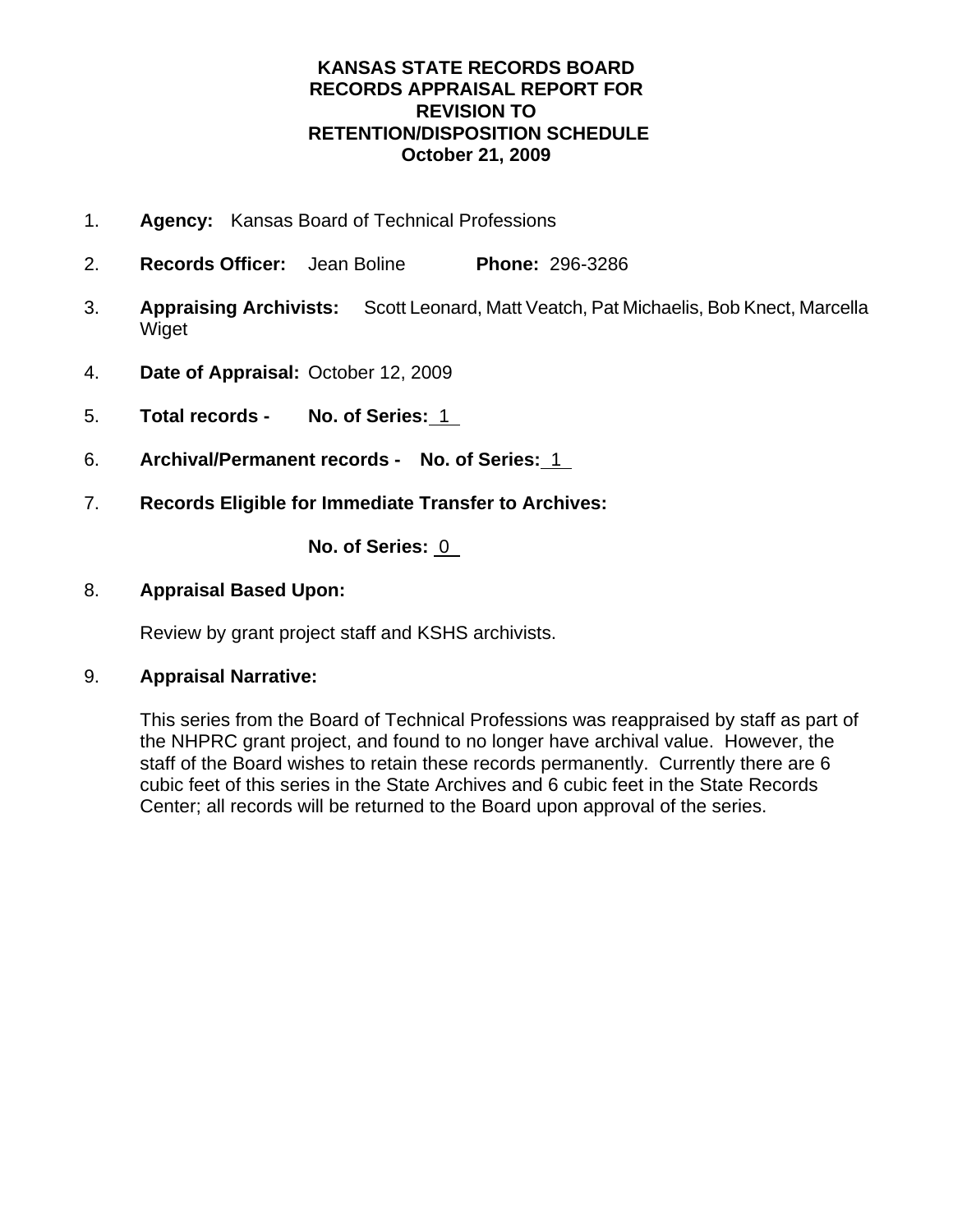## **663-001 Board of Technical Professions**

**Examination Records** (Series 0010-663) Records related to the giving of professional licensing examinations: scores, statistics, registration logs, etc. **Entry Status:** Ready for SRB **Retention Period:** Permanent **Disposition:** Permanent **Restrictions:** Portions per 45-221(a)(9) **Comments:** Retain permanently in office. **Record Copy:** Unknown **Remarks:** 10/14/09: Reappraised as part of MPLP grant & determined to no longer have archival value; agency personnel want to retain in office permanently.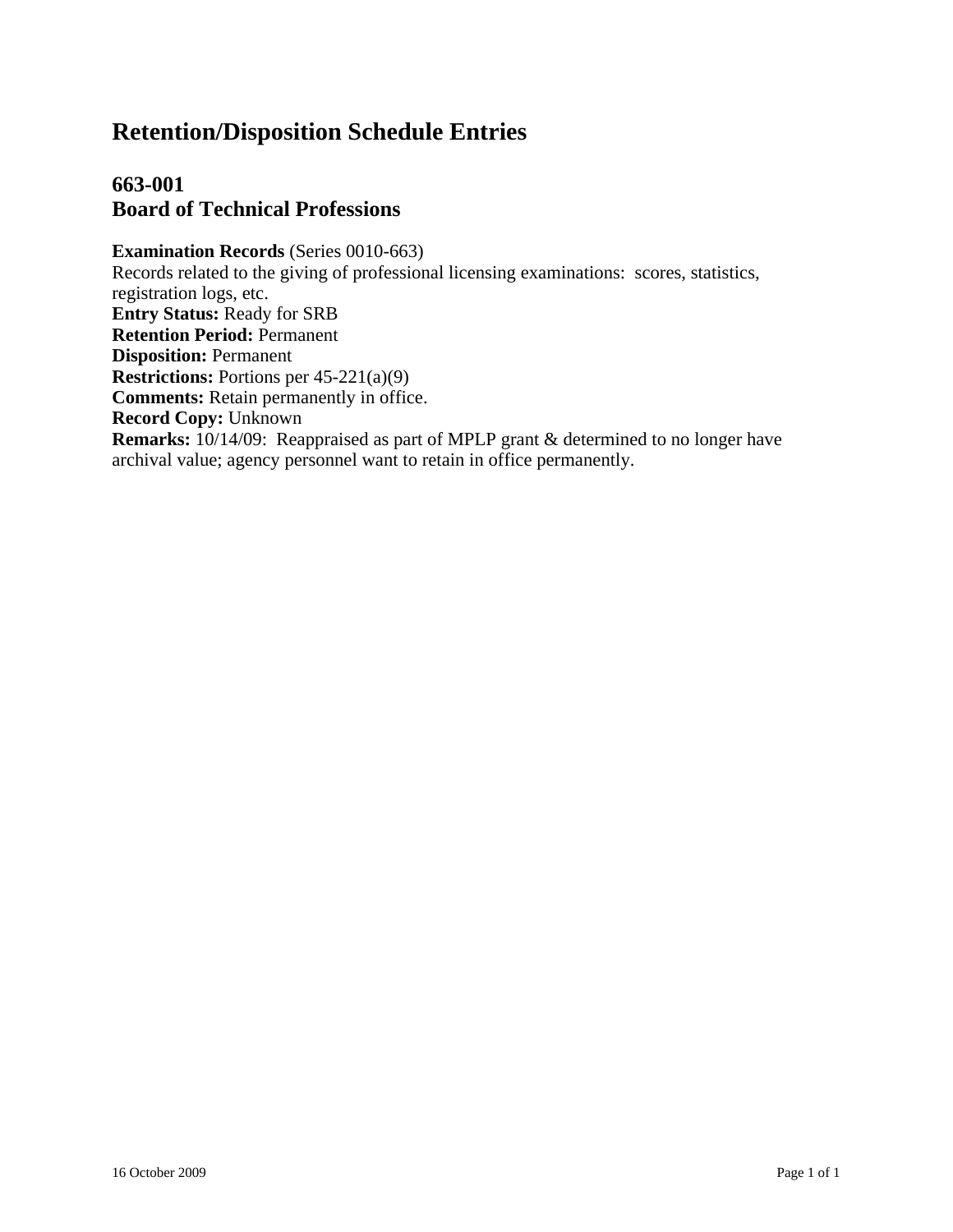- 1. **Agency:** Kansas Department of Labor, Division of Workers Compensation
- 2. **Records Officer:** Heather Wilke **Phone:** 296-5063
- 3. **Appraising Archivists:** Scott Leonard
- 4. **Date of Appraisal:** October 14, 2009
- 5. **Total records No. of Series:** 2
- 6. **Archival/Permanent records No. of Series:** 0
- 7. **Records Eligible for Immediate Transfer to Archives:**

**No. of Series:** 0

## 8. **Appraisal Based Upon:**

Review by grant project staff and KSHS archivists.

## 9. **Appraisal Narrative:**

The Division of Workers Compensation contacted the Historical Society requesting a revision of their current retention schedule for two series. The agency wishes to revise the retention period from the current period of 50 years. These two series are covered by an Electronic Recordkeeping Plan that was endorsed by the Electronic Records Committee on April 18, 2007.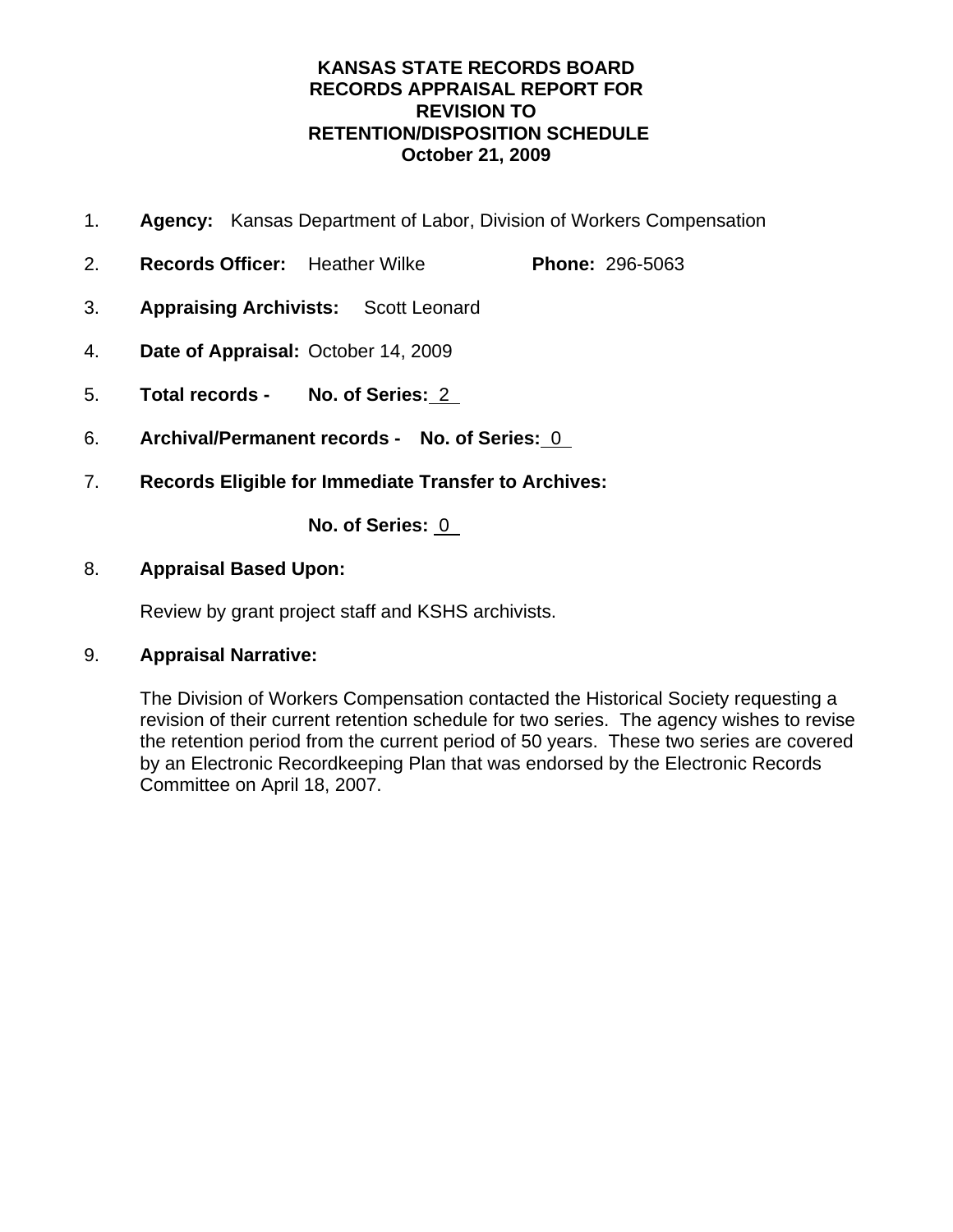**296-041 Department of Labor Division of Workers' Compensation**

#### **Accident Reports (Form K-WC 1101-A)** (Series 0185-296)

Reports filed with the division by employers concerning any accidents to their employees of which they have knowledge as required by K.S.A. 44-557. **Entry Status:** Ready for SRB **Retention Period:** 025 cldr yrs **Disposition:** Destroy **Restrictions:** K.S.A. 44-550b **Comments:** Scan, then destroy hard copy. Retain reports maintained in electronic format 25 years, then destroy. **Record Copy:** Electronic **Electronic Recordkeeping Plan Endorsed Remarks:** 10/14/09: Shortened retention period from 50 years.

#### **Final Releases (Form D)** (Series 0198-296)

Form granting employers final release from liability following the closure of a workers' compensation claim file. **Entry Status:** Ready for SRB **Retention Period:** 025 cldr yrs **Disposition:** Destroy **Restrictions:** K.S.A. 44-550b **Comments:** Scan, then destroy hard copy. Retain electronic reports 25 calendar years, then destroy. **Record Copy:** Electronic **Electronic Recordkeeping Plan Endorsed Remarks:** 10/14/09: Shortened retention period from 50 years.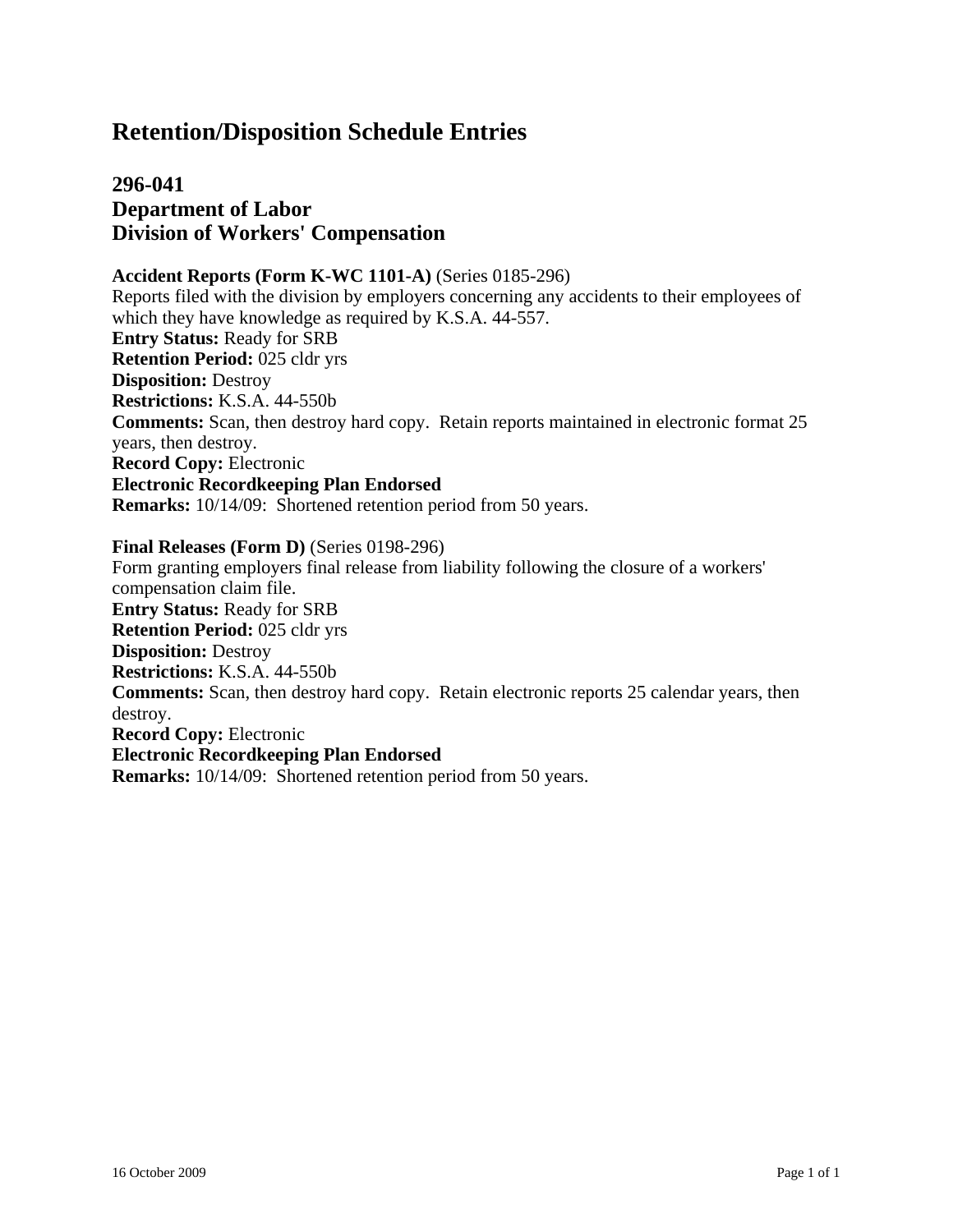- 1. **Agency:** Kansas Board of Emergency Management Services
- 2. **Records Officer:** Jean Claude Kandagaye **Phone:** 296-7296
- 3. **Appraising Archivists:** Scott Leonard
- 4. **Date of Appraisal:** October 6, 2009
- 5. **Total records No. of Series:** 5
- 6. **Archival/Permanent records No. of Series:** 0
- 7. **Records Eligible for Immediate Transfer to Archives:**

**No. of Series:** 0

## 8. **Appraisal Based Upon:**

Approved retention schedule and meetings with agency staff.

## 9. **Appraisal Narrative:**

The Board of EMS brought these series before the Records Board on July 28, 2009, and the Board tabled these due to concerns about the ability to maintain the records in electronic format for the entire proposed retention period. Staff at the Board of EMS reviewed the Records Board's concerns and revised the retention periods appropriately. All of the five series are covered by an Electronic Recordkeeping Plan endorsed by the Electronic Records Committee on June 18, 2009. The agency also proposed revising series 0007-206, Employee Personnel Files, but agreed to leave the series as is after learning that the series matches the State General Schedule for Employee Personnel Files and the rationale behind the current retention period.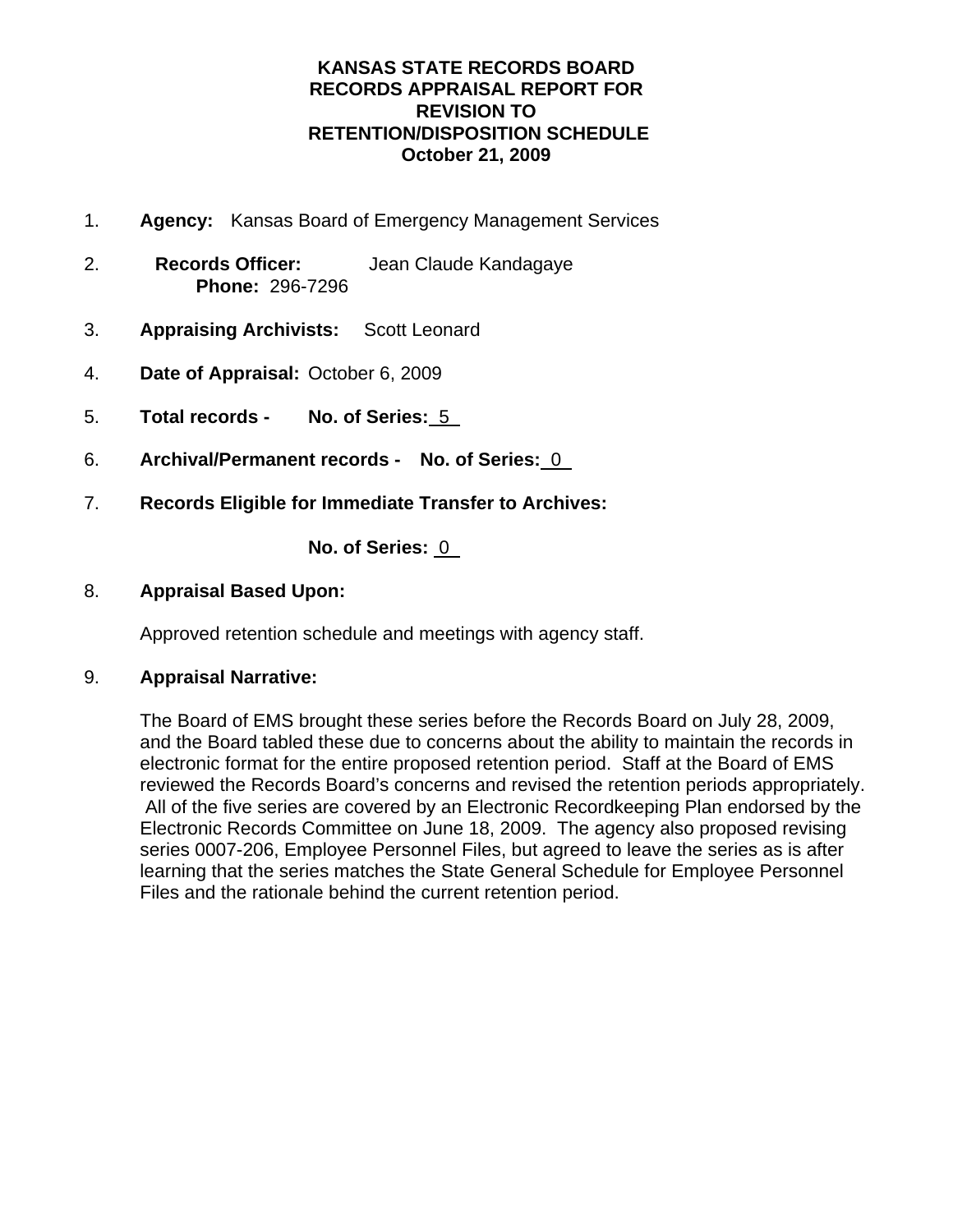## **206-001 Board of Emergency Medical Services**

#### **Attendant Certification Files** (Series 0002-206)

Application and supporting documentation relating to the issuance of licenses and renewals to qualified emergency medical technicians, first responders, and mobile intensive care technicians.

**Entry Status:** Ready for SRB

**Retention Period:** See Comments

**Disposition:** See Comments

**Restrictions:** 5 USC Sec. 552a

**Comments:** Retain in office for one renewal cycle (2 years); transfer to digital archive and then destroy paper-based records after performance of quality assurance. Keep digital record for 5 years and then purge.

**Record Copy:** Electronic

#### **Electronic Recordkeeping Plan Endorsed**

**Remarks:** 10/15/09: Revised retention (from "Retain in office until expiration of certification, transfer to the records center for 5 calendar years, then destroy"); part of Electronic Recordkeeping Plan

#### **Continuing Education Files** (Series 0003-206)

Documents relating to mandatory continuing educational credits required for attendants to maintain certification. Also includes records relating to long-term and short-term Program Providers and Sponsors of Continuing Education and Initial Education. A.K.A. "Program Provider Files."

**Entry Status:** Ready for SRB

**Retention Period:** See Comments

**Disposition:** See Comments

**Restrictions:** None

**Comments:** Retain in office for 2 years, transfer to digital archive and then destroy paper-based record after performing quality assurance. Keep digital record for 5 years and then purge.

**Record Copy:** Electronic

#### **Electronic Recordkeeping Plan Endorsed**

**Remarks:** 10/15/09: Revised retention & disposition (from "002 cldr yrs" & "destroy"), description, & record copy; part of Electronic Recordkeeping Plan.

#### **Examination Files** (Series 0009-206)

Copies of examinations given to candidates applying for a license to practice in the state as required by KSA 65-6129. **Entry Status:** Ready for SRB **Retention Period:** See Comments **Disposition:** See Comments **Restrictions:** KSA 45-221(a)(9) **Comments:** Retain until no longer immediately needed, transfer to digital archive and then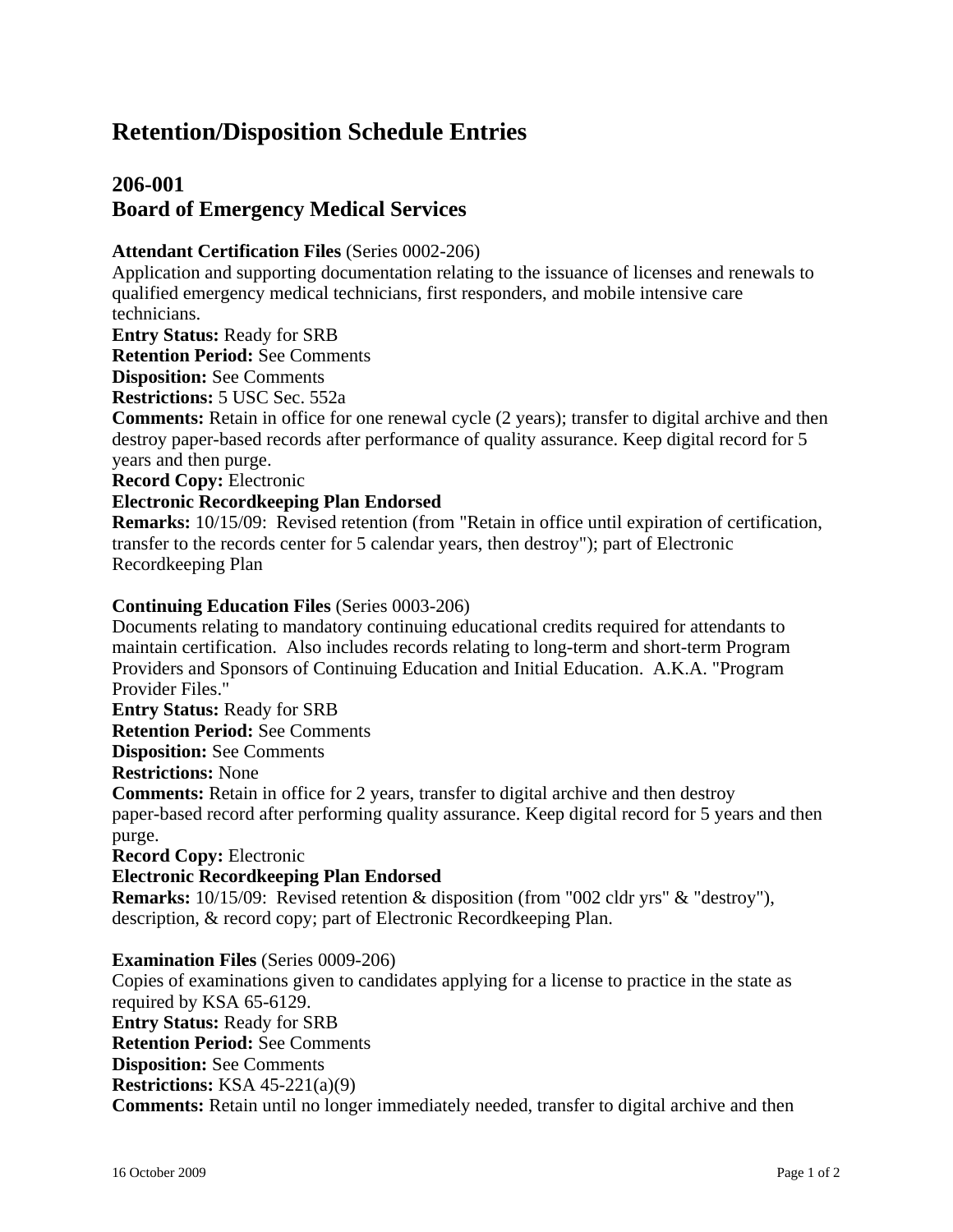destroy paper-based record after performing quality assurance. Keep digital record for 5 years and then purge.

**Record Copy:** Electronic

#### **Electronic Recordkeeping Plan Endorsed**

**Remarks:** 10/15/09: Revised retention (from "Retain until no longer useful, then destroy") & record copy; part of Electronic Recordkeeping Plan.

#### **Initial Training Program Files** (Series 0014-206)

Documents relating to the development of criteria for course curricula and approval of the course of instruction for instructor-coordinators to ensure training programs meet board requirements.

**Entry Status:** Ready for SRB

**Retention Period:** See Comments

**Disposition:** See Comments

**Restrictions:** None

**Comments:** Retain until no longer immediately needed, transfer to digital archive and then destroy paper-based record after performing quality assurance. Keep digital record for 5 years and then purge.

**Record Copy:** Electronic

#### **Electronic Recordkeeping Plan Endorsed**

**Remarks:** 10/15/09: Revised retention (from "Retain until no longer useful, then destroy") & record copy; part of Electronic Recordkeeping Plan.

#### **Instructor-Coordinator and Training Officer Files** (Series 0015-206)

Documents relating to the certification and renewal process for instructor-coordinators and training officers authorized to coordinate training programs for attendants.

**Entry Status:** Ready for SRB

**Retention Period:** See Comments

**Disposition:** See Comments

#### **Restrictions:** None

**Comments:** Retain until no longer immediately needed, transfer to digital archive and then destroy paper-based record after performing quality assurance. Keep digital record for 5 years and then purge.

**Record Copy:** Electronic

#### **Electronic Recordkeeping Plan Endorsed**

**Remarks:** 10/15/09: Revised retention (from "Retain until no longer useful, then destroy") & record copy; part of Electronic Recordkeeping Plan.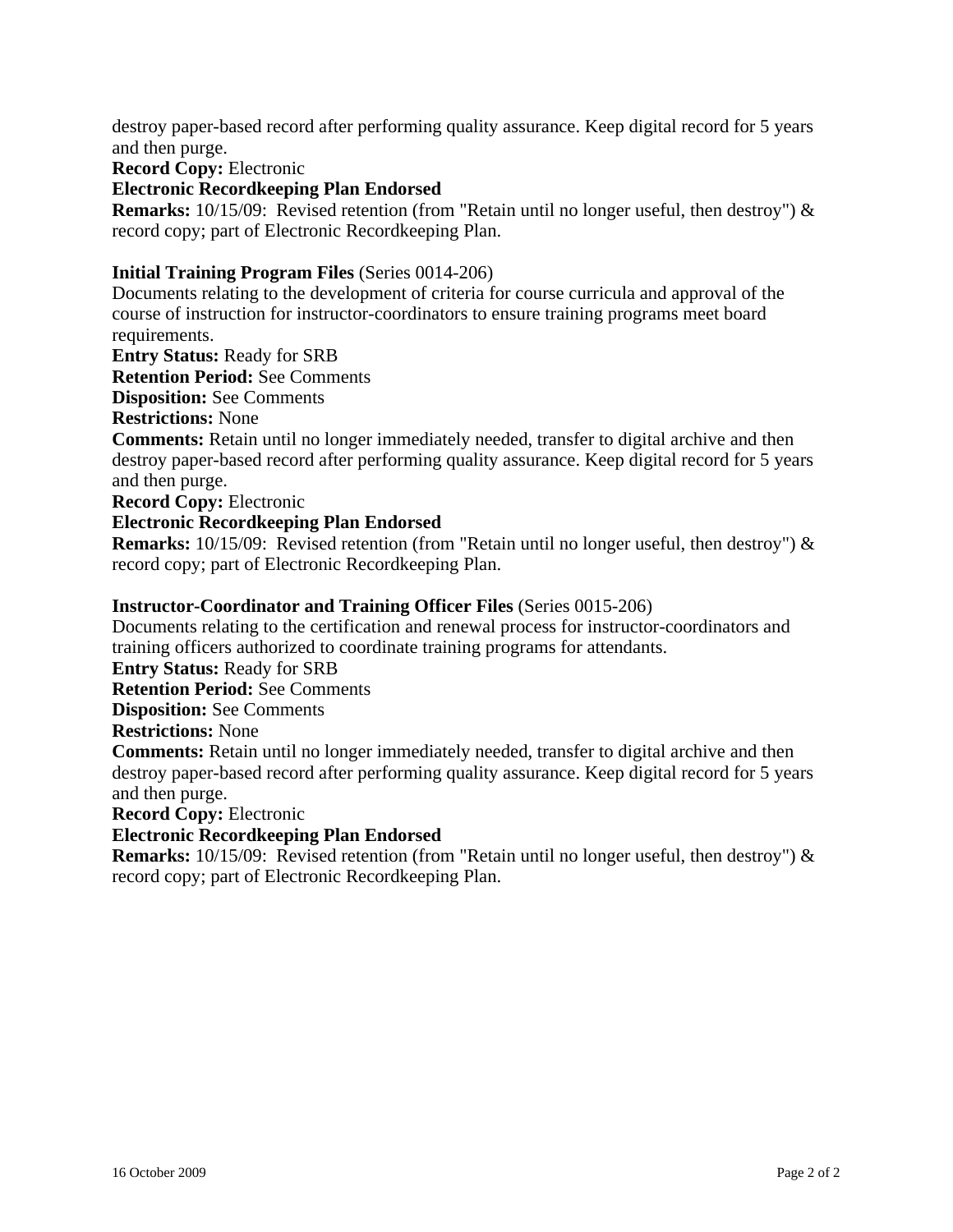1. **Agency:** Kansas Juvenile Justice Authority, Kansas Juvenile Correctional Complex (Topeka)

- 2. **Records Officer:** Nancy Burghart **Phone:** 354-9803
- 3. **Appraising Archivists:** Scott Leonard
- 4. **Date of Appraisal:** May 19, 2009
- 5. **Total records No. of Series:** 12
- 6. **Archival/Permanent records No. of Series:** 0
- 7. **Records Eligible for Immediate Transfer to Archives:**

**No. of Series:** 0

### 8. **Appraisal Based Upon:**

Approved retention schedule and meetings with agency staff.

#### 9. **Appraisal Narrative:**

The KJCC, a facility of the Juvenile Justice Authority, wishes to revise its current schedule. Many of the proposed retention periods were revised to meet American Correctional Association standards on retention. The proposal has resulted in a removal of some series from the agency's current schedule.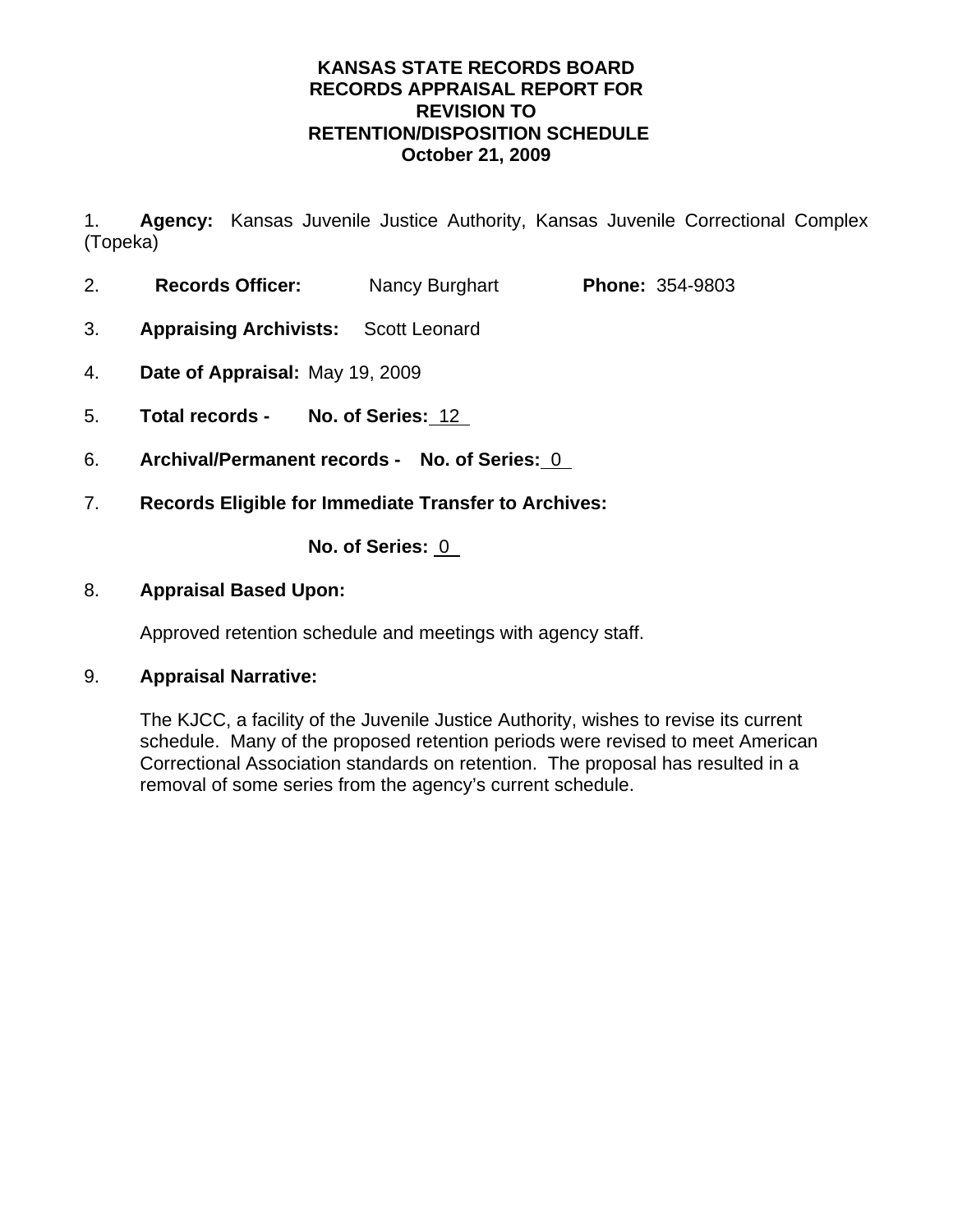## **350-006 Juvenile Justice Authority Kansas Juvenile Correctional Complex**

**Incident Reports** (Series 0084-350) Documents relating to incidents that have occurred between juvenile offenders, staff or both. **Entry Status:** Ready for SRB **Retention Period:** See Comments **Disposition:** See Comments **Restrictions:** KSA 38-1608 **Comments:** Place one signed copy in Master Juvenile Offender File and retain accordingly. Electronic copy is for convenience use only. **Record Copy:** Paper **Remarks:** 10/15/09: Change in record copy; indicate the official record is the signed copy in the Master File.

**Inquiries Files** (Series 0087-350)

Release of information on former/present residents or juvenile offenders to various law enforcement agencies, court services, attorneys, etc. to aid in working with them. **Entry Status:** Ready for SRB **Retention Period:** 001 cldr yrs **Disposition:** Destroy **Restrictions:** KSA 38-1608 **Record Copy:** Unknown **Remarks:** 10/15/09: Revised retention from 5 calendar years.

#### **Living Unit Communication Log** (Series 0061-350)

Register used to record detailed and accurate information on situations and events which have occurred at the living units. Also known as "Living Unit Log Book." **Entry Status:** Ready for SRB **Retention Period:** 003 cldr yrs **Disposition:** Destroy **Restrictions:** None **Comments:** KSA 38-1608 **Record Copy:** Unknown **Remarks:** 10/15/09: Revised description.

#### **Living Unit Daily Checklist** (Series 0062-350)

Registers used to document room and living unit security checks and the duties performed. **Entry Status:** Ready for SRB **Retention Period:** See Comments **Disposition:** Destroy **Restrictions:** None **Comments:** Retain paper copy until scanned & quality assurance process complete on digital image; destroy paper & retain digital three calendar years, then destroy.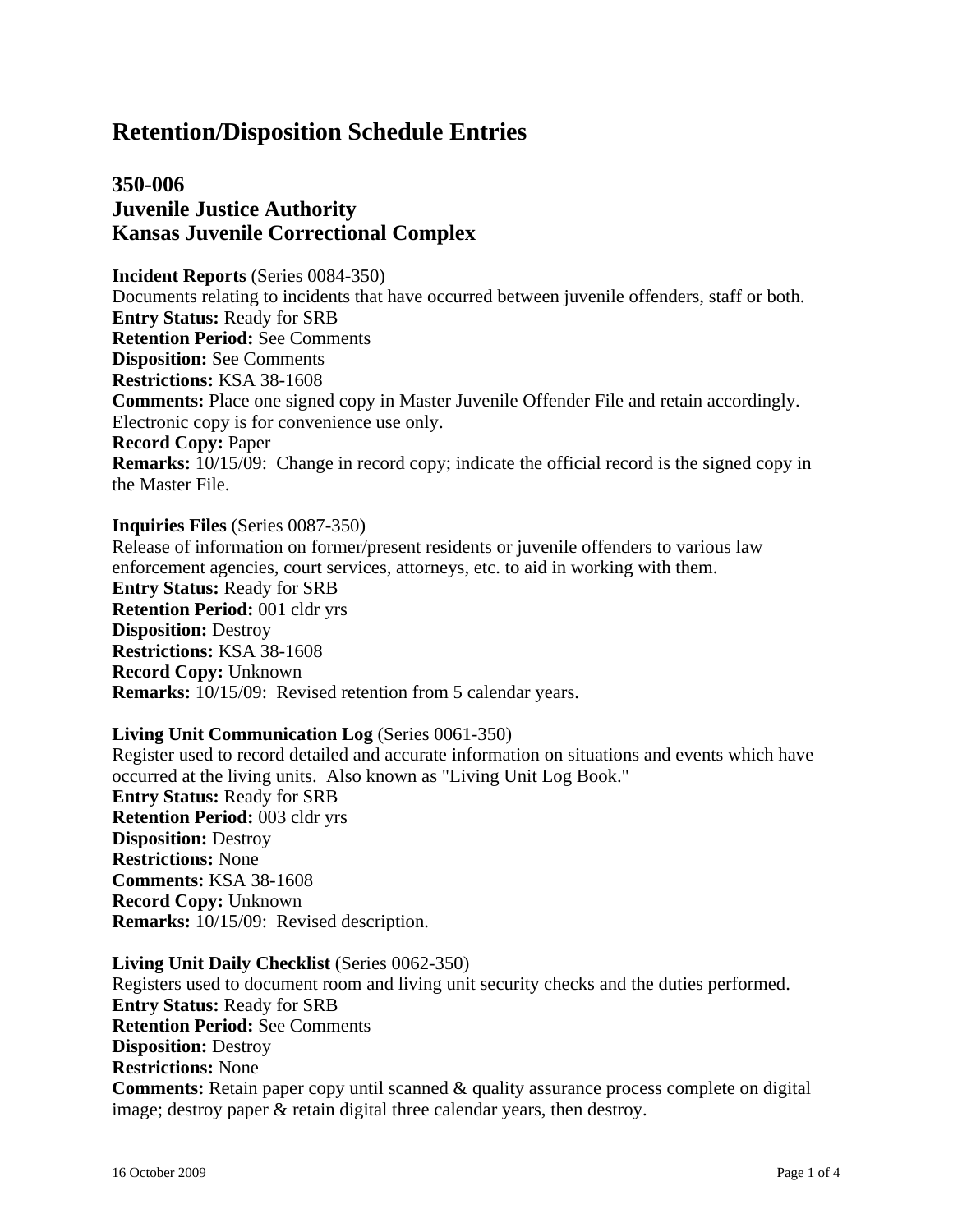**Record Copy:** Electronic **Electronic Recordkeeping Plan Not Required Remarks:** 10/15/09: Revised retention to reflect imaging process; changed record copy.

#### **Living Unit Log Sheets** (Series 0095-350)

Daily notations made by staff relating to activities by juvenile offenders in the living units. **Entry Status:** Ready for SRB **Retention Period:** See Comments **Disposition:** Destroy **Restrictions:** KSA 38-1608 **Comments:** Retain paper copy until scanned & quality assurance process complete on digital image; destroy paper & retain digital three calendar years, then destroy. **Record Copy:** Electronic **Electronic Recordkeeping Plan Pending**

**Remarks:** 10/15/09: Revised series title; revised retention to reflect imaging process; changed record copy.

#### **Master Juvenile Offender Files** (Series 0096-350)

Master files maintained on juvenile offenders institutionalized at juvenile correctional facilities and includes evaluations, program planning, progress reports, incident reports, etc. Specific series included in Master File includes Face Sheet, Change of Status Reports, signed copy of Incident Reports, Social Work File, Psychological Tests Results, Suicide Precaution, Reintegration Visits and Medical Leaves, & Suicide Log/Time Out/Seclusion Logs. **Entry Status:** Ready for SRB **Retention Period:** See Comments **Disposition:** Destroy **Restrictions:** KSA 38-1608 **Comments:** Retain in office 5 calendar years after discharge, transfer to storage for 10 years, then destroy. **Record Copy:** Unknown **Remarks:** 10/15/09: Revised description to include records contained within series.

#### **Population Reports** (Series 0098-350)

Research and statistical information submitted monthly by the facilities and includes movement of juvenile offenders in and out the juvenile correctional facilities, juvenile offender population, etc.

**Entry Status:** Ready for SRB **Retention Period:** 005 cldr yrs **Disposition:** Destroy **Restrictions:** KSA 38-1609 **Comments:** Records entered electronically. **Record Copy:** Electronic **Electronic Recordkeeping Plan Not Required Remarks:** 10/15/09: Record copy change.

#### **Psychological Test Data Files** (Series 0111-350)

Raw test data and clinical notes relating to psychological tests administered to juvenile offenders that are used in the preparation of final psychological analysis reports.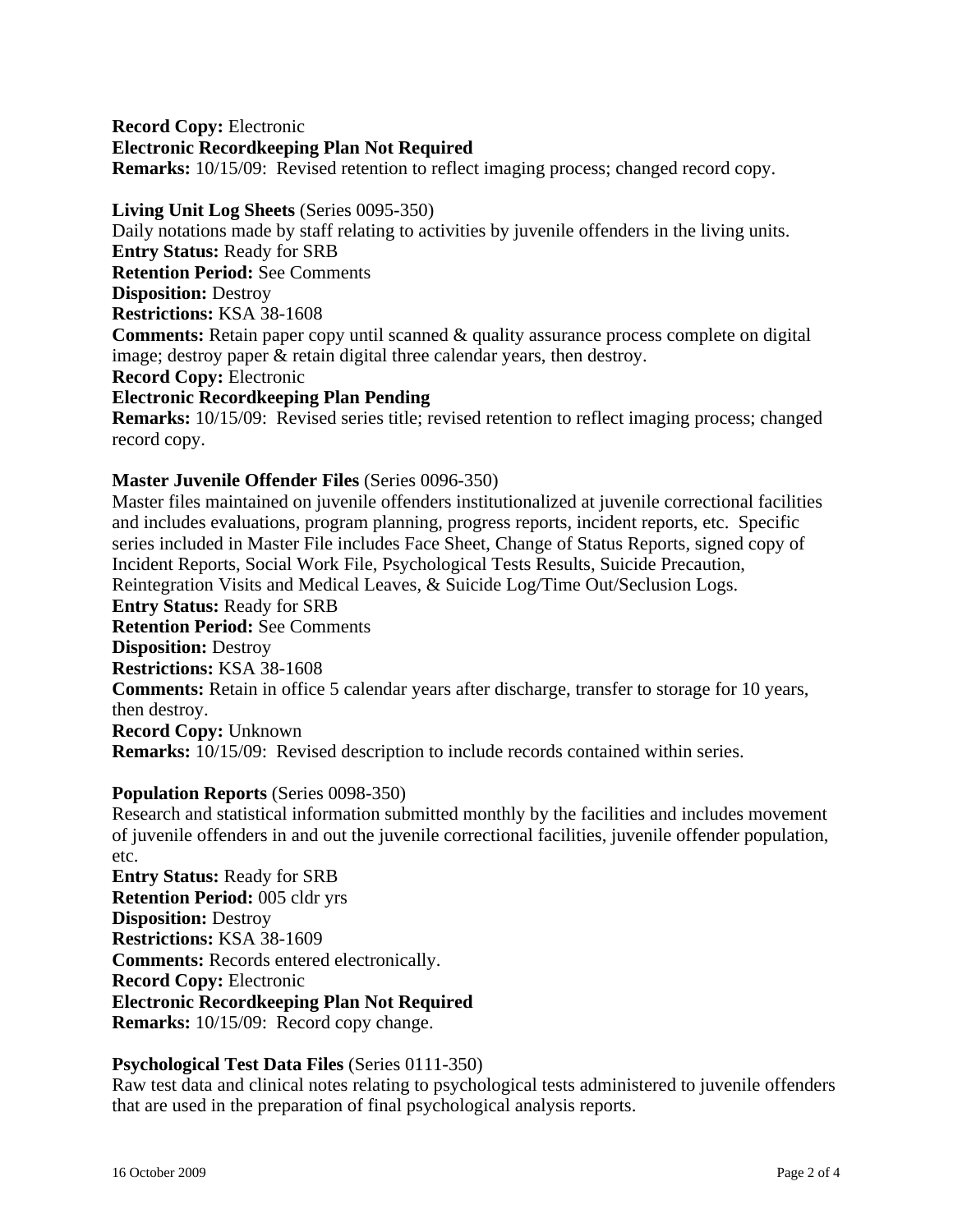**Entry Status:** Ready for SRB **Retention Period:** See Comments **Disposition:** Destroy **Restrictions:** KSA 45-221(a)(3), 38-1608, 38-1609, 38-1514 **Comments:** Retain 1 calendar year after discharge, then destroy. **Record Copy:** Unknown **Remarks:** 10/15/09: Revised retention from "5 calendar years...".

#### **Psychological Tests Results** (Series 0113-350)

Psychological tests on juvenile offenders given by psychology division to determine the intellectual & functioning level,  $\&$  emotional status  $\&$  includes intelligence tests evaluations, chemical use survey, etc. **Entry Status:** Ready for SRB **Retention Period:** See Comments **Disposition:** See Comments **Restrictions:** KSA 38-1609 **Comments:** Retain 1 calendar year after discharge, then transfer to the "Master Juvenile Offender File." **Record Copy:** Unknown **Remarks:** 10/15/09: Revised retention from "5 years after discharge...".

**Safety, Security & Wellness Checks** (Series 0042-350) Reports made each night and includes date, name of living unit, time, notes, and comments. **Entry Status:** Ready for SRB **Retention Period:** See Comments **Disposition:** Destroy **Restrictions:** KSA 38-1608 **Comments:** Retain paper copy until scanned & quality assurance performed on scanned image; shred paper & retain electronic image three years, then destroy. **Record Copy:** Electronic **Electronic Recordkeeping Plan Not Required Remarks:** 10/15/09: Revised series title (from "Campus Night Report"), revised retention & record copy to note scanning process.

**Shift Manager Report** (Series 0130-350) Documents used to log events of during shifts. Also known as "Shift Log Notes". **Entry Status:** Ready for SRB **Retention Period:** 003 cldr yrs **Disposition:** Destroy **Restrictions:** Portions per KSA 38-1608 **Record Copy:** Electronic **Electronic Recordkeeping Plan Not Required Remarks:** 10/15/09: Revised series title & description; indicated record copy is electronic.

#### **Social Work File** (Series Unknown)

Variety of documents related to interaction between staff social workers and individual juvenile offenders. Includes Living Unit Program Plans, Program Planning and Program Review Conferences.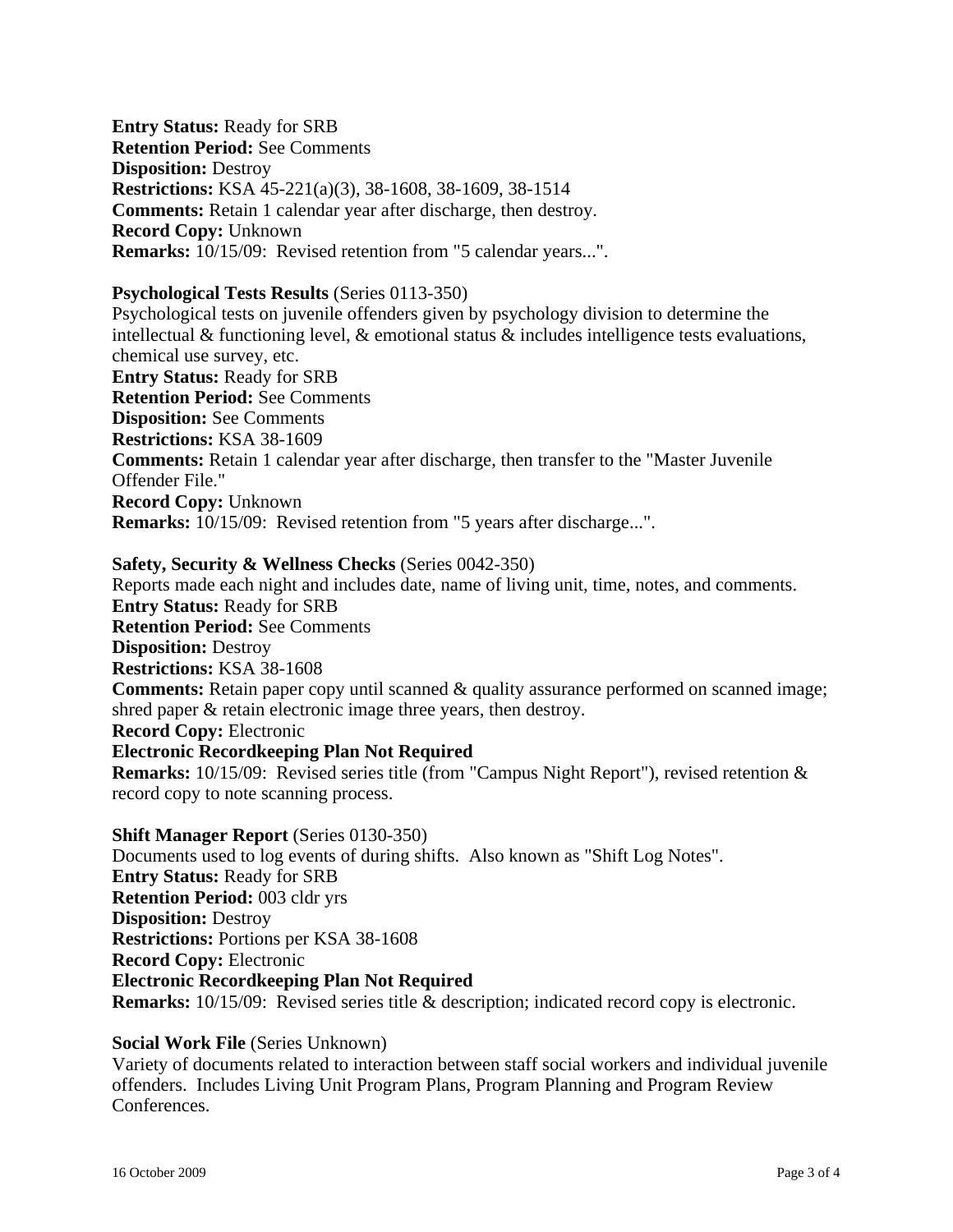**Entry Status:** Ready for SRB **Retention Period:** See Comments **Disposition:** See Comments **Restrictions:** KSA 38-1608 **Comments:** Retain until discharge, then transfer to Master Juvenile Offender File and retain accordingly. **Record Copy:** Unknown **Remarks:** 10/15/09: New series.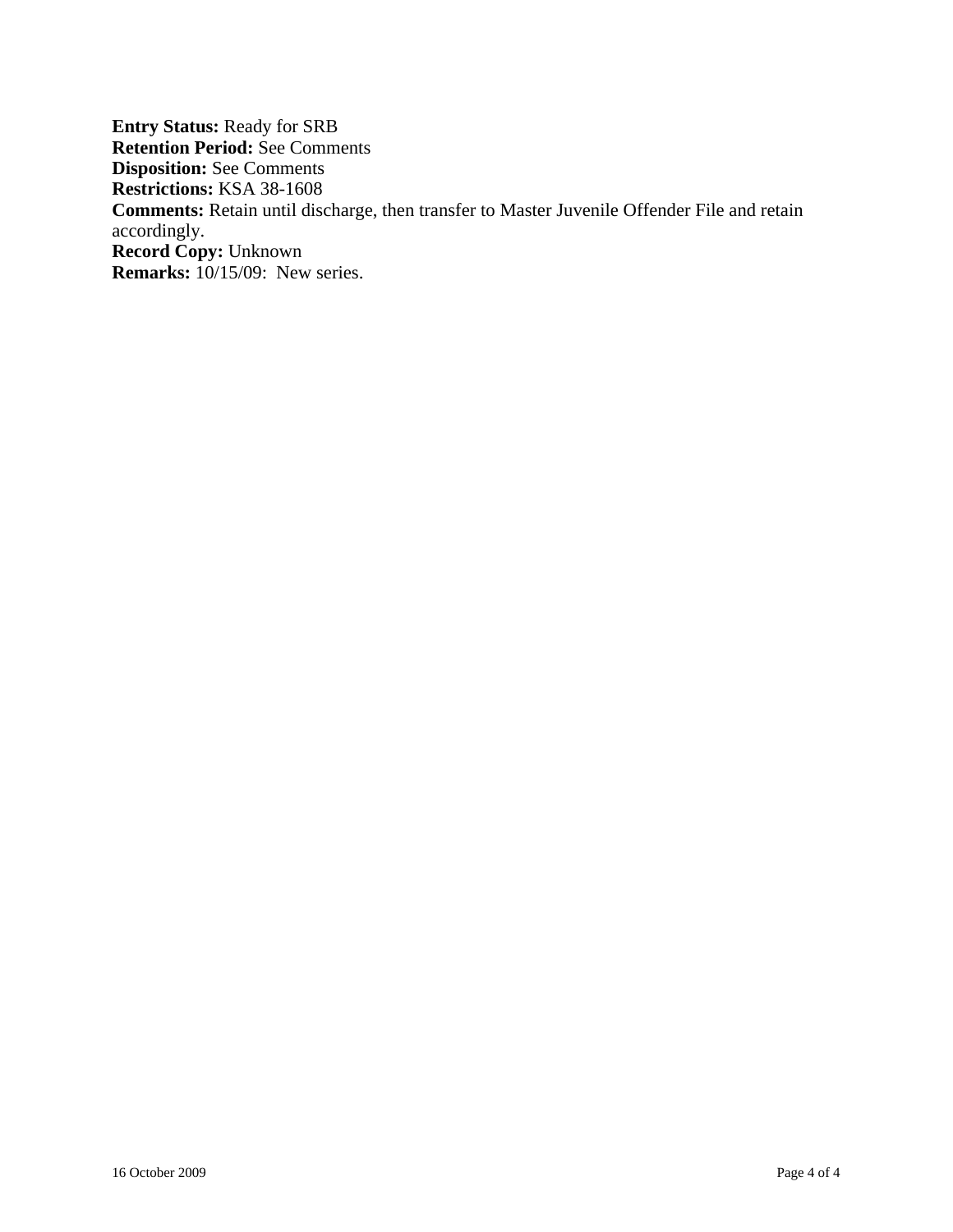# **Superseded & Obsolete**

## **Retention/Disposition Schedule Entries**

## **350-006 Juvenile Justice Authority Kansas Juvenile Correctional Complex**

#### **Face Sheets** (Series 0077-350)

Documents used for immediate access to information on each juvenile offender admitted to the Juvenile Correctional Facility and includes full name and/or alias, address, phone, birthday, race, religion, etc.

Part of Master File. **Entry Status:** Draft **Retention Period:** See Comments **Disposition:** See Comments **Restrictions:** KSA 38-1608 **Comments:** Retain 5 years after discharge, transfer to the "Master Juvenile Offender Files", if no file exists, then transfer to the archives. **Record Copy:** Unknown **Remarks:** 10/15/09: Superseded, part of Master File (0096-350).

#### **Incidents of Suspected Child Abuse and/or Neglect** (Series 0085-350)

Documents relating to incidents of suspected child abuse or neglect of an individual juvenile offender by a staff member or juvenile offender. **Entry Status:** Draft **Retention Period:** See Comments **Disposition:** Destroy **Restrictions:** KSA 38-1507 **Comments:** Retain 5 years after case is closed, then destroy. **Record Copy:** Unknown **Remarks:** 10/15/09: Obsolete; same as Incident Reports (0084-350).

#### **Living Unit Program Plans** (Series 0064-350)

Documents used to set up program plans for the new juvenile offenders and includes the name of psychologist, social worker, juvenile offender, county of commitment, date of admission and date and time of meeting. This series is part of the Social Work File. **Entry Status:** Draft

**Retention Period:** See Comments **Disposition:** See Comments **Restrictions:** KSA 38-1608 **Comments:** Retain until discharge, then transfer to the "Master Juvenile Offender Files." **Record Copy:** Unknown **Remarks:** 10/15/09: Revised description; revised retention (from "1 year, then transfer..."); part of and superseded by new series "Social Work File"

#### **Living Unit Radio Check** (Series 0065-350)

Two-way radio check made twice a day and the living units call-in to check equipment.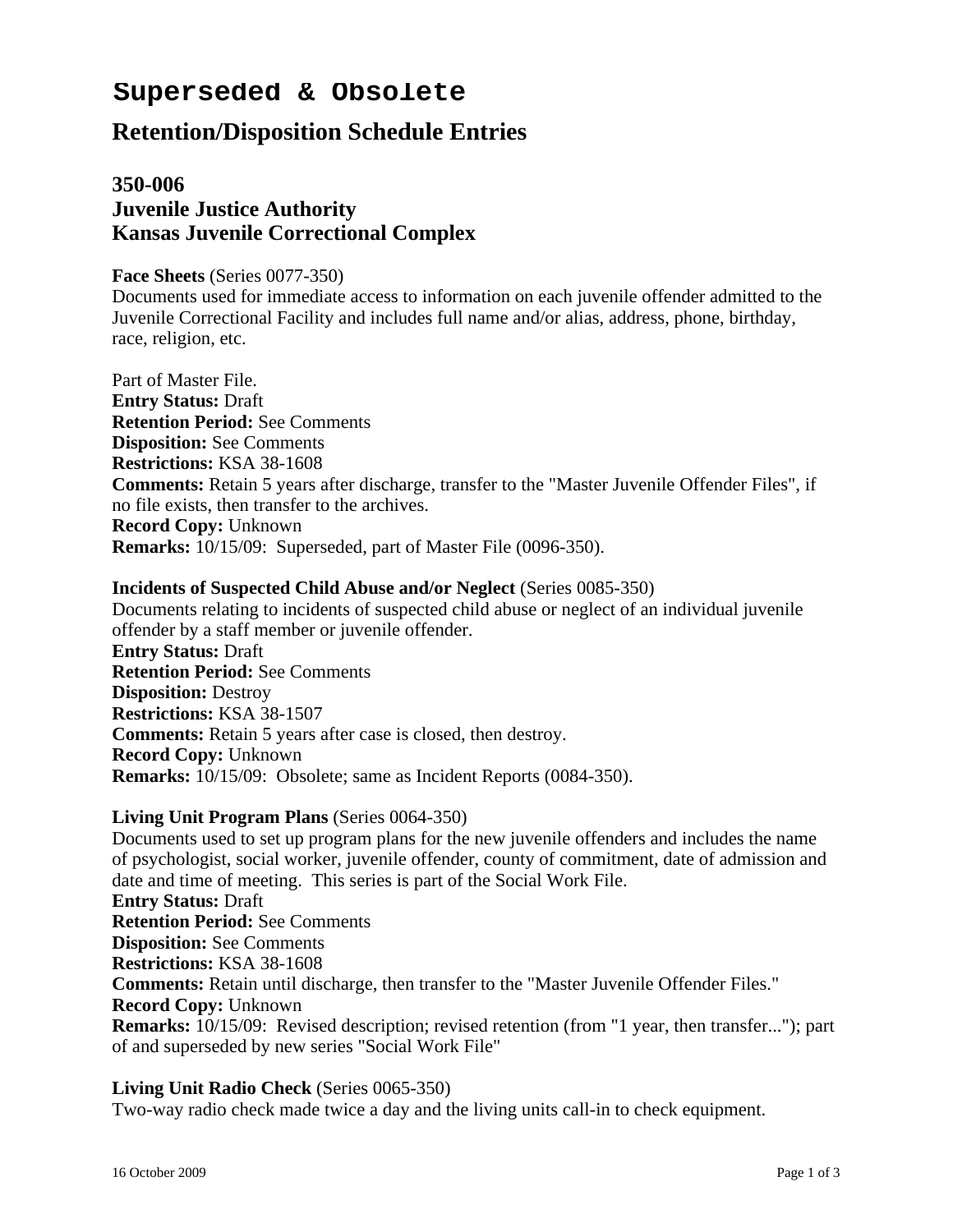**Entry Status:** Draft **Retention Period:** 005 cldr yrs **Disposition:** Destroy **Restrictions:** None **Record Copy:** Unknown **Remarks:** 10/15/09: Obsolete.

#### **Night Shift Manager/Security Report** (Series 0166-350)

Reports made nightly and used to monitor juvenile offenders in the living units and includes date, name of living unit, time, notes and comments. **Entry Status:** Draft **Retention Period:** 003 fisc yrs **Disposition:** Destroy **Restrictions:** KSA 38-1608 **Comments:** Meets accreditation standards. **Record Copy:** Unknown **Remarks:** 10/15/09: Superseded; part of Living Unit ??

#### **Program Planning Reports** (Series 0168-350)

Documents prepared summarizing the initial program planning conference, periodic program reviews, and pre-release conferences held to establish a program plan and chart progress throughout the juvenile offenders' commitment to a juvenile correctional facility. Part of Social Work File.

**Entry Status:** Draft **Retention Period:** See Comments **Disposition:** See Comments **Restrictions:** KSA 38-1608 & 38-1609 **Comments:** Retain until discharge, then transfer to appropriate Master Juvenile Offender File and retain accordingly. **Record Copy:** Unknown **Remarks:** 10/15/09: Revised description; revised retention from "1 year, then transfer..."; part of and superseded by new series "Social Work File."

#### **Program Planning and Program Review Conferences** (Series 0031-350)

Documents used to set up review conferences for juvenile offenders who have been at the Juvenile Correctional Facility and includes name, date of review, clinician, county, etc. Part of Social Work File. **Entry Status:** Draft **Retention Period:** See Comments **Disposition:** See Comments **Restrictions:** KSA 38-1608 **Comments:** Retain until discharge, then place in "Master Juvenile Offender Files." **Record Copy:** Unknown **Remarks:** 10/15/09: Revised description; revised retention (from "1 year, then ..."); part of and superseded by new series "Social Work File."

#### **Reintegration Visits and Medical Leaves** (Series 0170-350)

Documents relating to passes given to juvenile offenders including date and destination while on